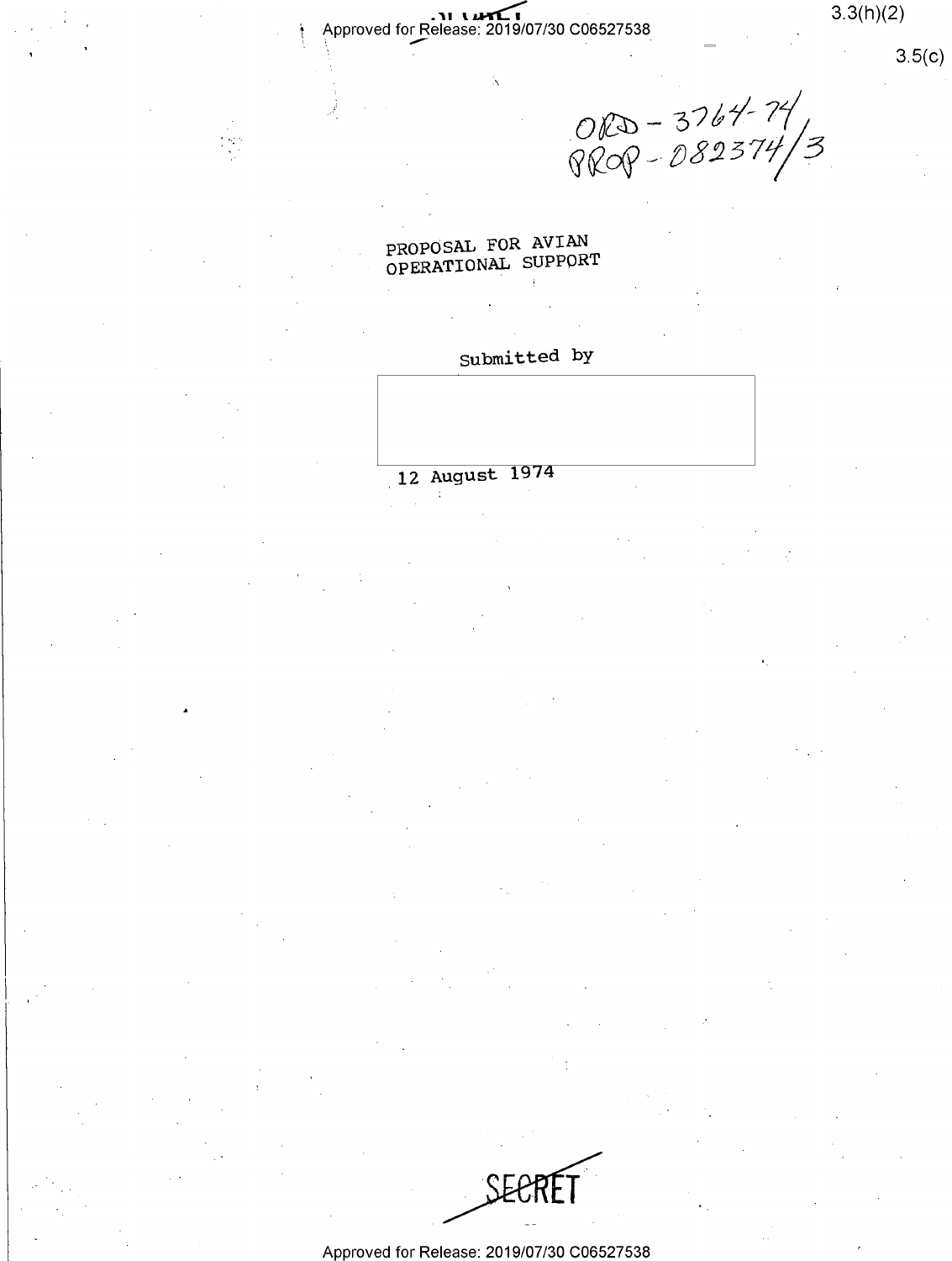${\tt INTRODUCTION}$ 

#### Dear Sirs:

'

Enclosed is a proposal for the Avian Operational Support project based on a-12 month period and starting September 13, 1974 through September 12, 1975. Although not indicated in the body of this proposal, a paramount consideration is the expansion, or acceleration, level of effort.

At the present time the personnel at the San Diego location are working a 7 day week so it is not a question of increasing the work load but rather a question of adding more people. As more subjects are available, and they will be a considerable number in the comingg weeks,we hope to add 2 more trainers.

This will-give us 4 people. or two teams, at the Point Loma location and at least 1 person in the  $\vert$  area at all times.

[::::]area at all times.\_ ' We were fortunate in acquiring.the services of a young man training to be a.veterinarian. Coincidently, he is an experienced falconer and probably has more medical knowledge concerning falcons than anyone in this part of the country. It is the opinion of this contractor this young man will be a welcome asset to the project. <sup>~</sup> »

It is not expected that these additional trainers will increase the level of funding to any extent. In certain areas the costs will be cut but in others it will slightly increase. A case in point would be maintenance of the living quarters in San Diego and<br>the new facility. the new facility.<br>executed that is a seriated that

Since this proposal was completed there have been small changes in the bird procurement department. There is now a definite commitment for 3 falcons from the B.C. source. A gyr falcon has been contracted and paid for and will be delivered in November. Another prairie falcon, paid for previously, is now in our possession but presently at the veterinarian's for treatment on feet. This is the picture:

Falcons " on hand . "contracted for  $\frac{4}{4}$ 

4  $\sim$  4 The total of 8 should be ample for our needs since <sup>3</sup>of the ones we now have are proven birds as is one of the B.C. birds'already mature and of good disposition. Please advise us of any additional information you may need to round out this proposal. Funding requirements will follow in a day or soabut it will in are already discussed.

|  | Regards. |  |  |
|--|----------|--|--|
|  |          |  |  |
|  |          |  |  |
|  |          |  |  |



"\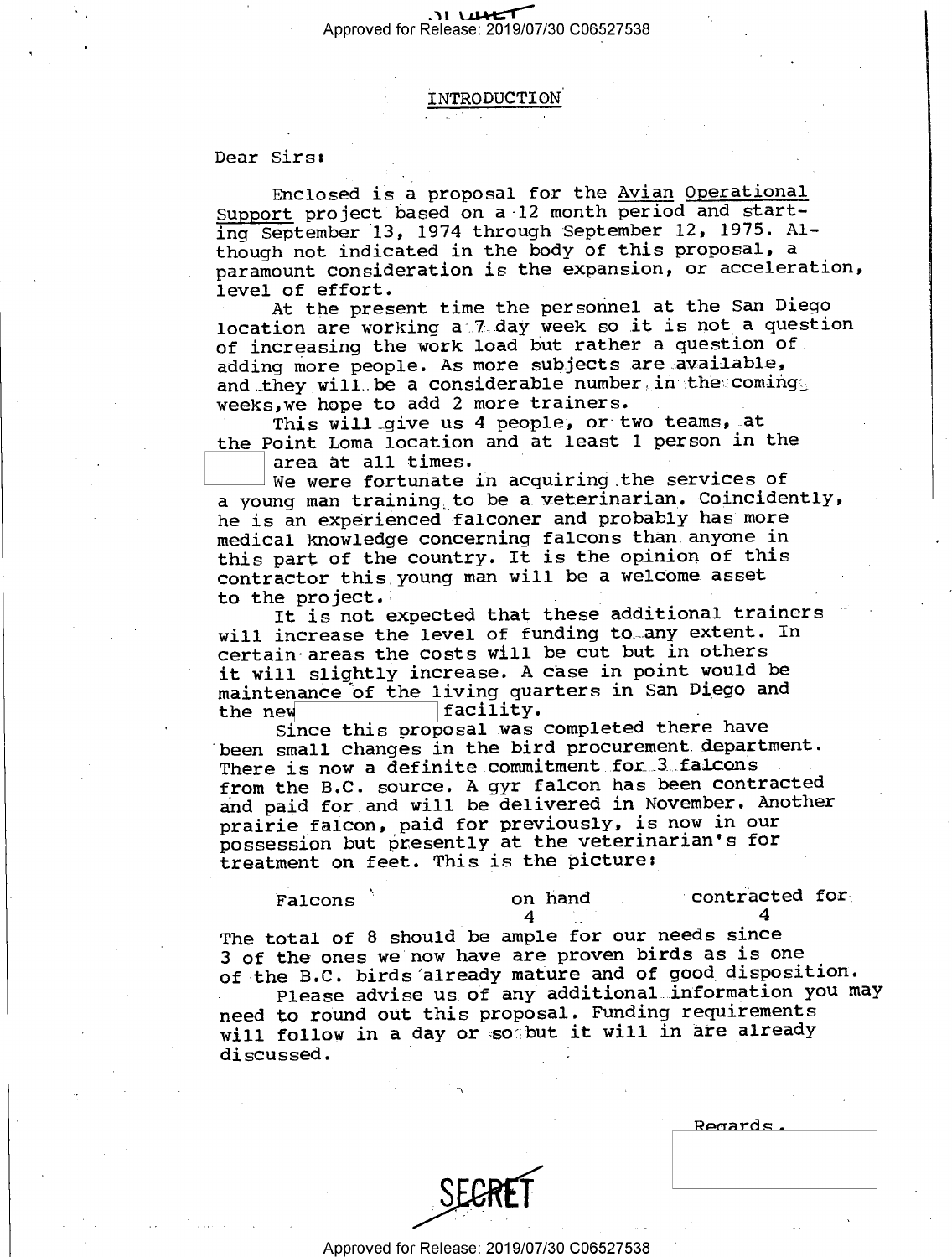Approved for Release: 2019/07/30 C06527538

12 August 1974

### Chief/ Life Sciences Research Division

### SUBJECT: Avian Operational Support

GOAL: The essential purpose of this project will be to provide reliable trained avian vehicles for emplacement, transport and/or recovery of reconnaissance-surveillance sensors to meet operational requirements as defined by ' the Sponsor. Additionally, Package orientation and sample matching will be initiated.to amplify and augment the scope of possibilities. The accomplishment.of this goal requires: bird procurement, (reduced basis).domestication, health maintenance; transport and housing.facilities approved by government regulatory agencies, minimal 7' <sup>x</sup> 10' facility for each trained bird; task training, package and harness and release mechanisms, integration of vehicle and system test and evaluation. Besides these requirements the Contractor will be responsible for the support and housing of personnel at the San Diego location. It will be vital to maintain other trained birds at the

Ifacility when they are not actively working on the top priority task. The details and effort necessary for meeting each of the sub-requirements vary with the nature of the operational scenario defined by the Sponsor.

PRESENT STATUS: The lines of specialization appear to have formed more.clearly during the.past.months as work and training continue with a varied stable of birds. Included among these raptors are GOLDEN EAGLES, PEALE'S FALCONS} HARRIS HAWKS, PRAIRIE FALCONS, RED TAIL HAWKS, HORNED OWL and RAVENS. The latter is not a raptor but is considered to be in the bird of prey category.  $\ddot{\phantom{1}}$ 

While personnel on this project have worked with birds of this kind for many years it has only been during the last months when they have come to realize what great potential they offer.

It is a considered opinion that many of them are capable of performing certain tasks and behaviors, in many instances with a high degree of reliability, not considered.possible only a wear or so ago; Certainly, advocates of the ancient sport of falconry would not have entertained such a notion. The present research indicates these birds do have special attributes which might be utilized to perform a wide variety of tasks.

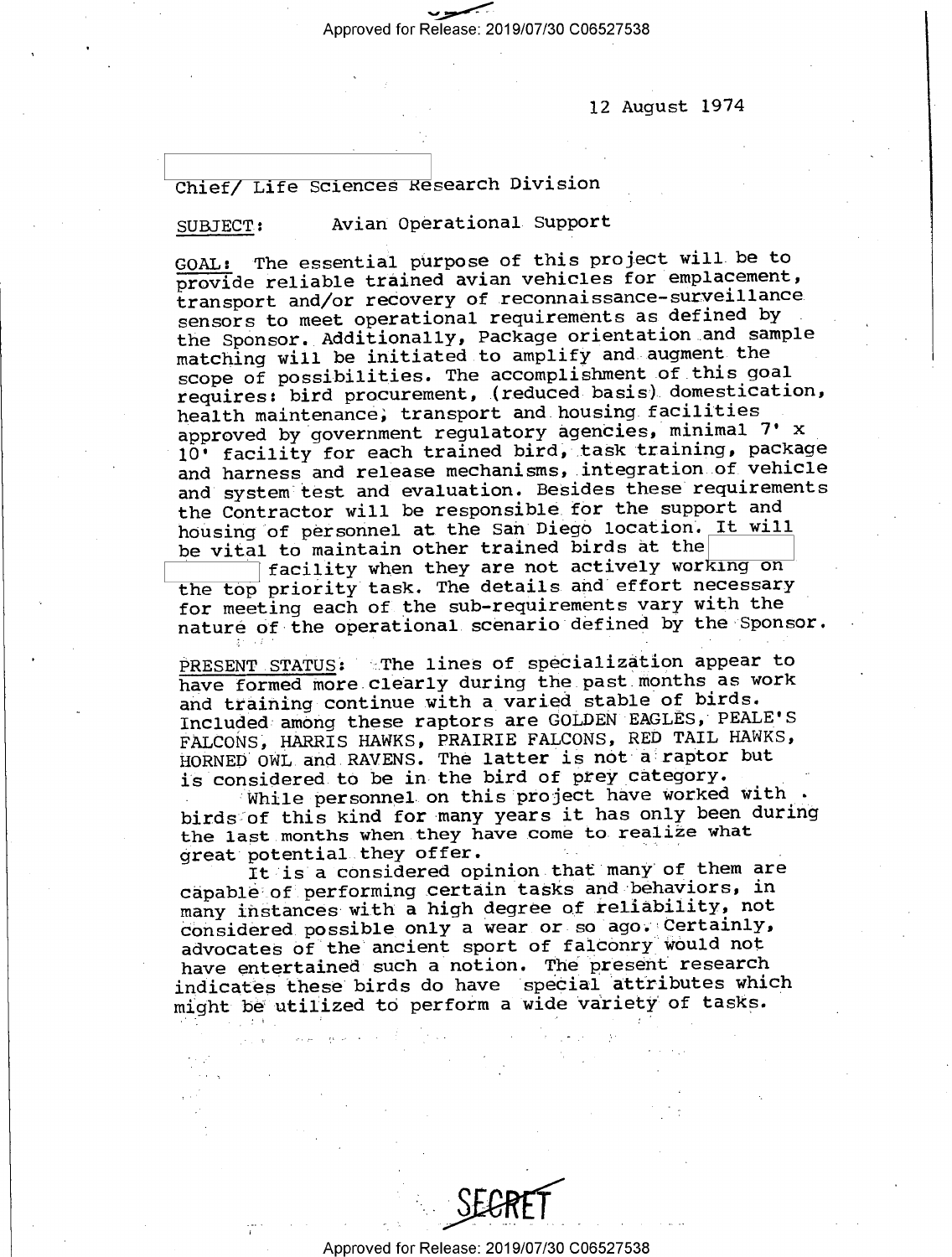To support these beliefs a number of reasonably good samples of documentation are available. I

One might well ask why this information is just coming to light. Why has no one discovered such great potential before this? we can only speculate. Before the current effort no one has ever really tried to combine sophisticated behaviors with the birds in question. The falconer has always been interested in the use of his birds in pursuit of his sport which allows the birds to excercise its natural instincts with man as his partner. On the other hand, the animal behaviorist's work, for the most part, has been confined to the laboratory where experimental work is usually conducted with rabbits, rats, chickens and pigeons, perhaps because they are more available.

The final report covers the activities more fully over the last months but a few.highlights may be worth . presenting at this time. Since not all the species are committed to the same scenario they will be listed seperately.

HAWKS: 6 of these birds have been carefully selected from a total of approximately 30 which have been tediously hand fed and trained over the last 2 years. They represent' a tremendous.investment in man-hours, training, patience and just plain hard work. Are they worth it? It would. certainly seem so. They are capable of performing tasks which are uniquely different in concept and in some cases could not, perhaps, be done in any other way. Each of them will fly up to several miles, in a strange area, and locate to objects or specific features to which they have been previously trained. They can perform certain.behaviors such as emplacement of packages or objects and of removing them from harness' they might be wearing. Wearing a small camera on their legs, they can fly over a sensitive area and photograph it without causing undue suscicion. In fact, they have the capability of almost any behavior requiring beak or talon combined with a fairly high level of intelligence Reliability and determination are their strong points. They become so heavily reenforced that, once committed to a course, they are not easily diverted. Even though not strong flyers some of them are able to carry a 13 ounce package for more than lamile when weather conditions are favorable.

GOLDEN EAGLES: Eagles respond in much the same manner as hawks, although not as adaptable because of their greater size. In training they have been able to carry a 3 lb weight for a distance of 1 mile. They could be used for such a special purpose when weather conditions are right.

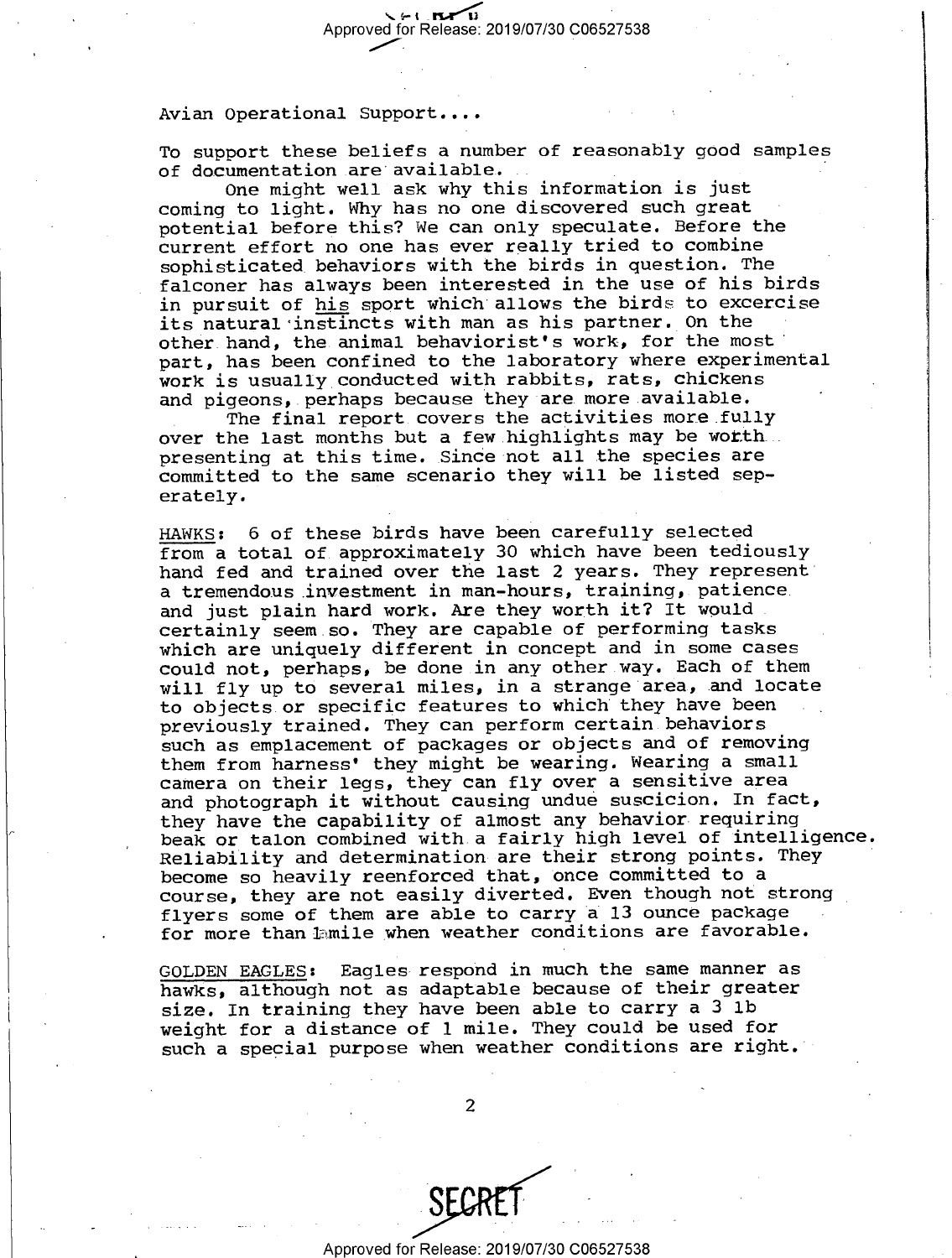RAVENS: Unfortunately, only one raven was available for work this past season. He was a member of the troop for <sup>a</sup>number of years and an actor, both in front of the.camera and on stage, for most of that time. Among his other talents, he was an excellent flyer so it was decided to try him on the project. From the very beginning he was a great success. In a mere matter of weeks he was flying 6 miles over water to a boat not visible to the human eye. It was a.sad event when he was lost as the result of an attack by wild ravens. In an earlier report an account of this misfortune is cover-<br>ed in detail.  $ed$  in detail.  $\qquad \qquad \ldots$ 

Hopefully, this will never happen.again. We now have a telemetry system made particularly for this kind of work. Reliable sources inform us that reception is good from 10 to 20 miles when the bird is airborne and from  $\frac{1}{2}$  to 1 mile on ground or in water. This should afford enough protection to prevent another disaster. The system consists of a small beacon.weighing approximately 30 gms which is attached to the bird's leg. The receiver is'a 3 lb unit.with a directional.antenna capable of tracking a bird in flight. It has been used successfully by the National Fish and Wildlife Service. ' \_~ <sup>i</sup>

The arrival of this kind of help is timely. It is <sup>a</sup>reminder that the indicated flight for the TACANA Operation is very substantial.A round trip of 12 nautical\_miles translates into a flight of about 30 land miles. If ravens are capable of this task this project will be prepared. <sup>8</sup>excellent specimens were taken in the spring, hand fed and imprinted to humans. Experience has shown that juvenile ravens must not be subjected to deprivation until they are at least 5 months old. They are ready to start. There are high hopes they will be as good as the former bird.

HORNED OWL: This interesting bird, like the others, is imprinted. He has displayed.unusual possibilities but priorities have prevented a great deal of time  $\%$ being devoted to him. His training includes recall in free flight as well as responding to recall in almost total darkness. '

FALCONS:> The big reward with these birds is in their capacity for strong flight. It is an established fact that they are one.of the fastest creatures on earth which, of course, gives them a decided advantage. For some, not well defined, reason any bird entering strange territory is subject to attack by all residents.

3

大利 全て 経て

 $\hat{p}$  ,  $\hat{p}$  ,



 $\mathcal{F}(\mathcal{A}) = \mathcal{F}(\mathcal{A}) = \mathcal{F}(\mathcal{A}) = \mathcal{F}(\mathcal{A}) = \mathcal{F}(\mathcal{A})$  $\mathcal{L}_{\text{max}}(\mathcal{L}_{\text{max}})$  and  $\mathcal{L}_{\text{max}}(\mathcal{L})$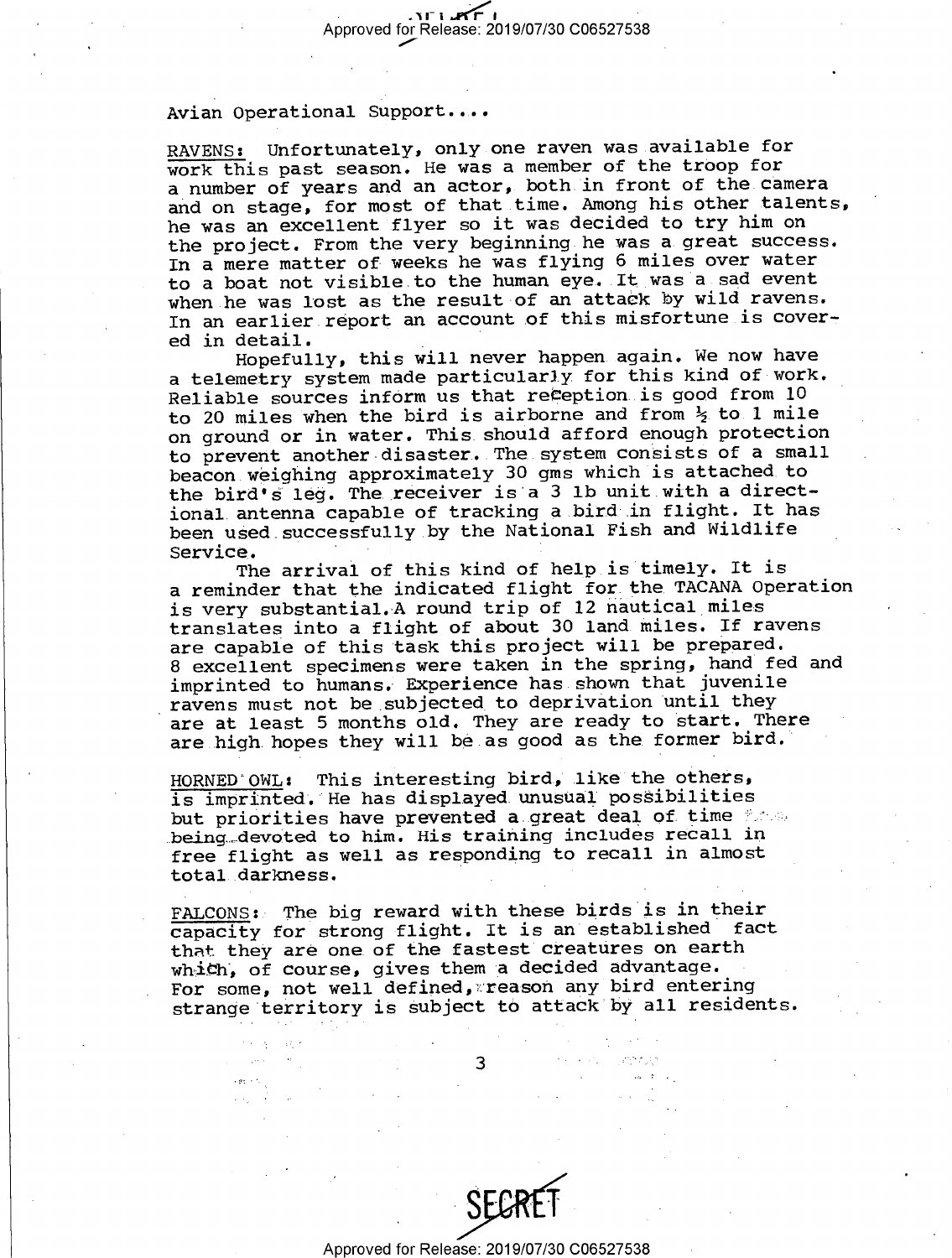For the falcon this does not present a problem. He can<br>outfly anything he might meet except another falcon and<br>they display very little agression toward each other.<br>Acquiring a sufficiency of them has been a frustrat-<br>ing

CHANGE OF TRAINING LOCALE. As a result of a number of<br>CONSIDENTING LOCALE. As a result of a number of<br>Considerations it was decided by both our Director and<br>ourselves to move the base of operations from San Clemente<br>Island

Most important, however, was the weather consideration.<br>During winter months there were several weeks when wind<br>velocities averaged 30 to 40 miles per hour. For a good<br>portion of this time work was limited to 1 or 2 days<br>p Work was subject to wind directions opposed to what it would be relative to our project scenario.

POINT LOMA LOCATION The first order of business here<br>was to provide housing for birds actively in training.<br>Since there was no existing facilities available we<br>purchased 10 metal utility buildings for this purpose.<br>These w birds can avail themselves of daylight as well as<br>protect their feathers from breakage. From the stand-<br>point of appearance this arrangement satisfied the NUC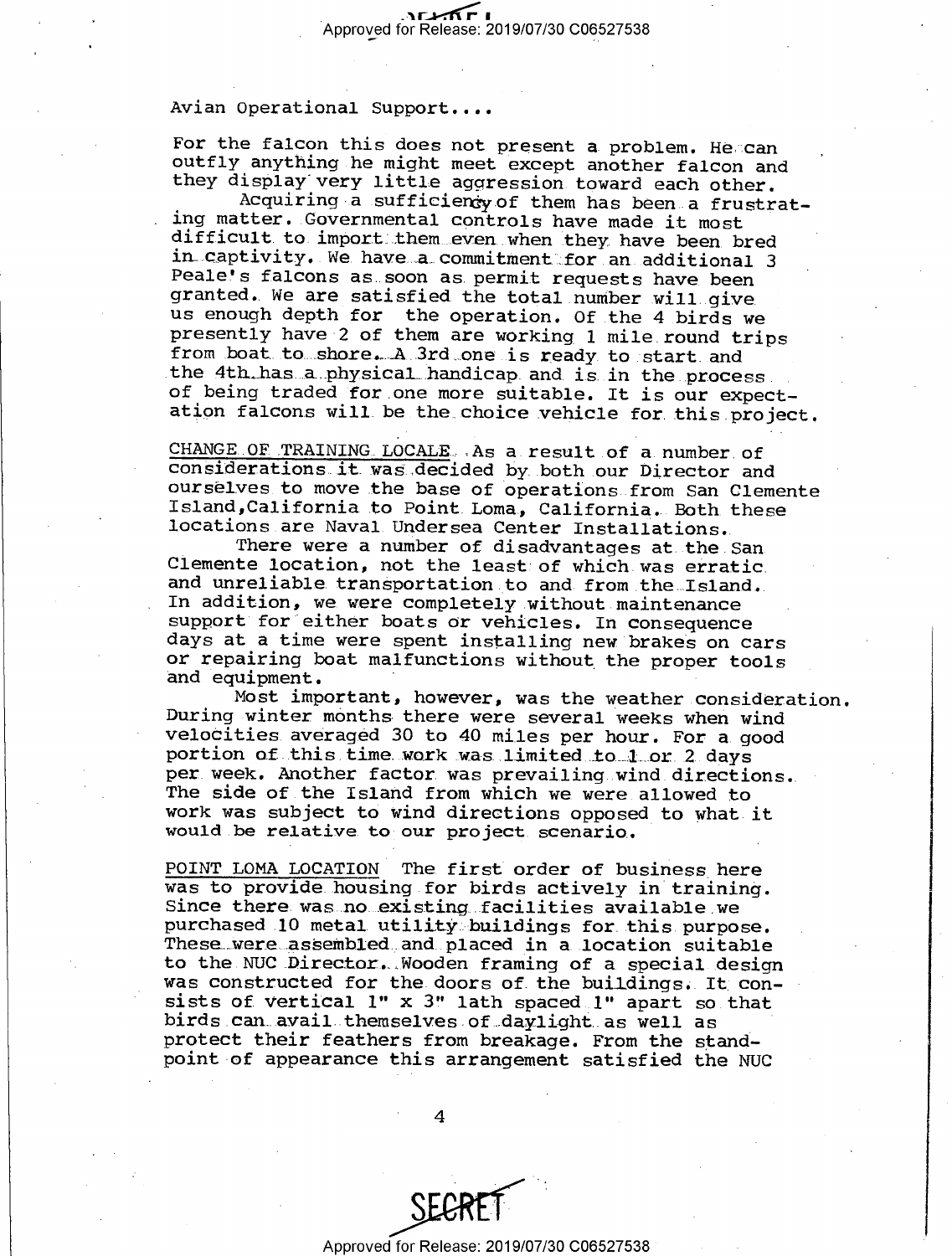It appears the Point Loma location is very favorable in regards to this project. The prevailing wind direction is suitable and is much more moderate, allowing a great deal more training time.

Travel time from boat slip to working area is approximately the same as it was on San Clemente Island.

San Diego Commuting personnel seems to be too time consuming so an apartment has been rented at a location only 5 minutes from the Installation.

Initial costs for utility buildings were a little over \$1,000.00 with the apartment rental at \$250.00 per month.

, , , , , , , , , , ,

Approved for Release: 2019/07/30 C06527538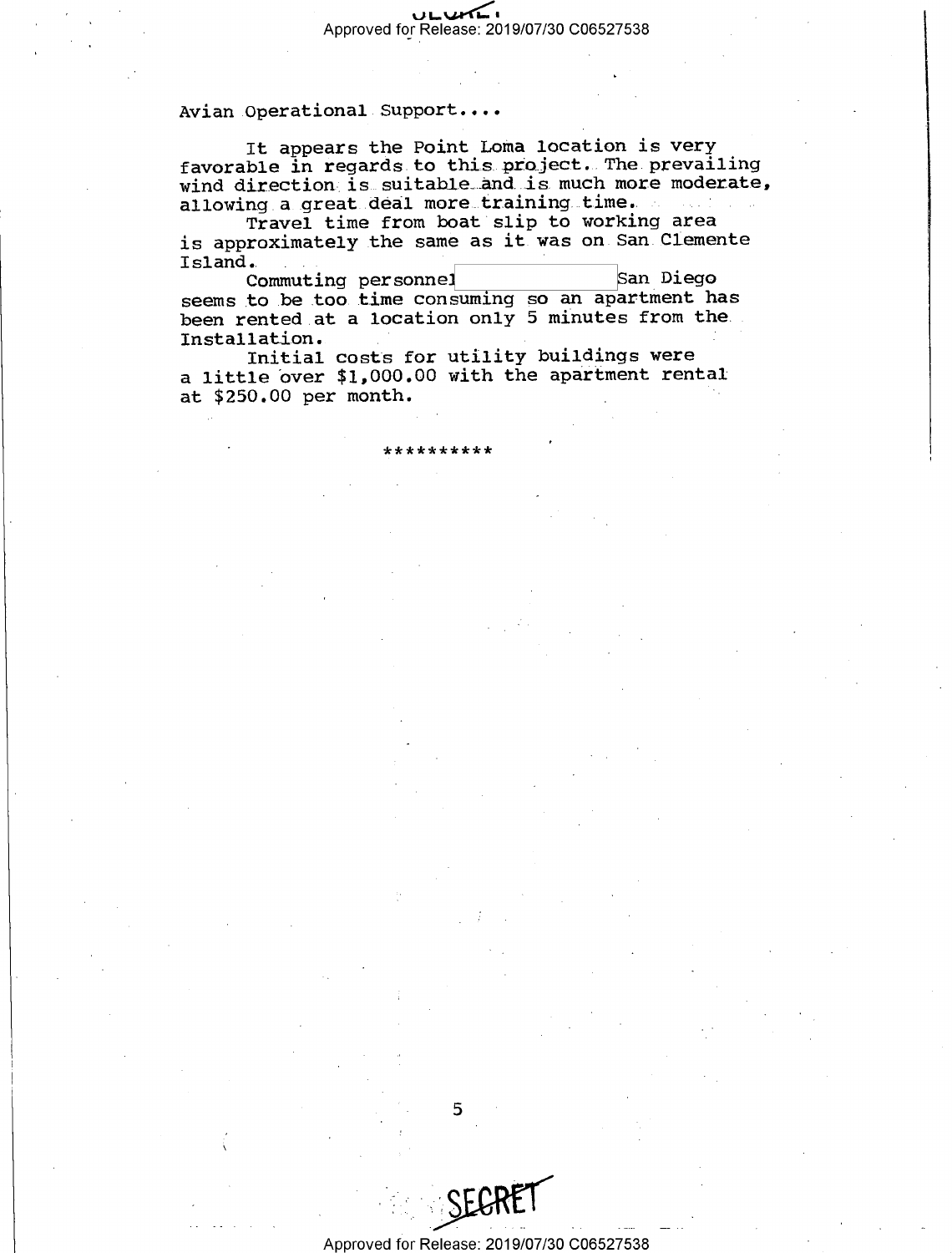#### TASK ASSIGNMENTS : .

1 Bird Procurement

Requirements will be reduced considerably since new falcons have already been contracted for and quotas for other birds filled.

## 2 Care and Maintenance of birds

a. Dietary supervision is"a <sup>7</sup> day a week obligation. Training procedures require that each bird be weighed daily on a sensitive scale in order to control weight within narrow limits. Charts must-be maintained for each indivdual indicating what volume of in- . take is needed to hold constant body weight. Roughage (fur and feathers) must supplement feedings at regular intervals to act as all cleansing agent for the bird's crop. Bird ailments are very. poorly understood even by the best authorities. It is, therefore.a practice to have x-rays made of each bird-in its normal state for later comparison in the event of serious illness. Since exercise is an important part of conditioning each bird is flown at least 5 times per week while in training or on deprivation.

#### b. Housing

°

Each subject once trained; or having reached a keen working edge, requires seperate housing or flyway. 7' x 10' areas are minimal. The enclosures must be made of smooth surfaces (no wire) with vertical lath strips on all. doors and other openings to prevent feather damage. Approximately <sup>30</sup> birds are involved in the Project. Half this number will be located at the Point Loma location and the others housed at facility

-"v .\_e .. .;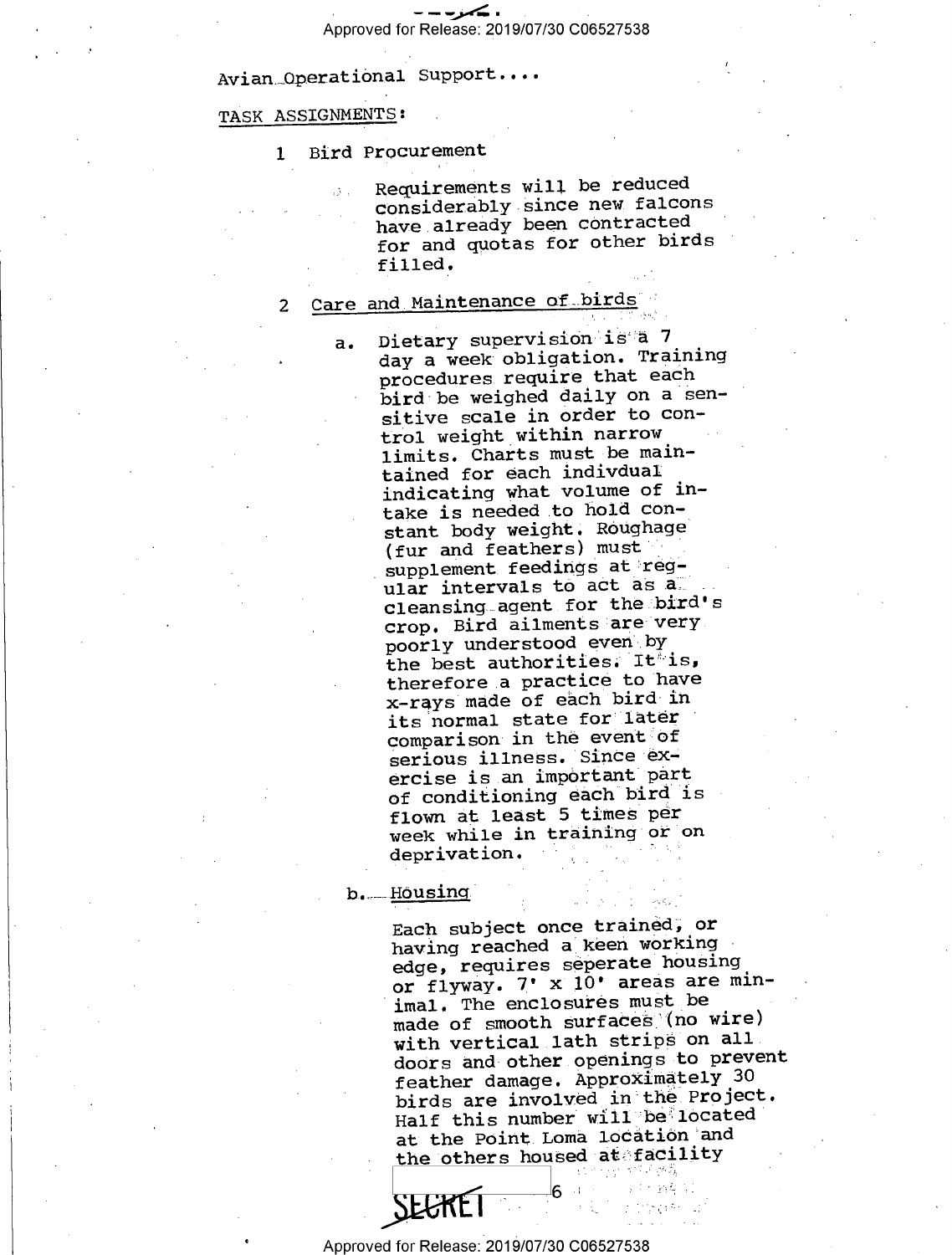#### 3 SA-5 Training

- a. Preliminary training for new birds on an indivdual basis includes about 1 hour per bird of handling-taming and short in the flight training on tether. Considering the addition of at least  $8$  new birds this schedule is a full day's work for 1 man.
- b. Condition all vehicles to become accustomed to 50-80 gram package attached to harness. "
- c. Training of all vehicles for minimal flight of 24 nautical miles from boat to shore and  $back.$
- d. Recognition relating to overall target area and specific target within that area. '
- e. Condition vehicles to assume various positions on immediate target for photographic purposes before starting return flight.
- f. Last portion of schedule ;  $\Diamond$ necessitates converting trainees to respond to sail boat with.distinguishing features rather than power boat used in earlier training.

#### TRAINING PROCEDURE FOR TASK 3

- a. As~described.
- b. Heavy package training is achieved by graduating weights upward from 10 grams to desired level. Additional muscular development occurs\_ to compensate for increased weight. $\ell$  .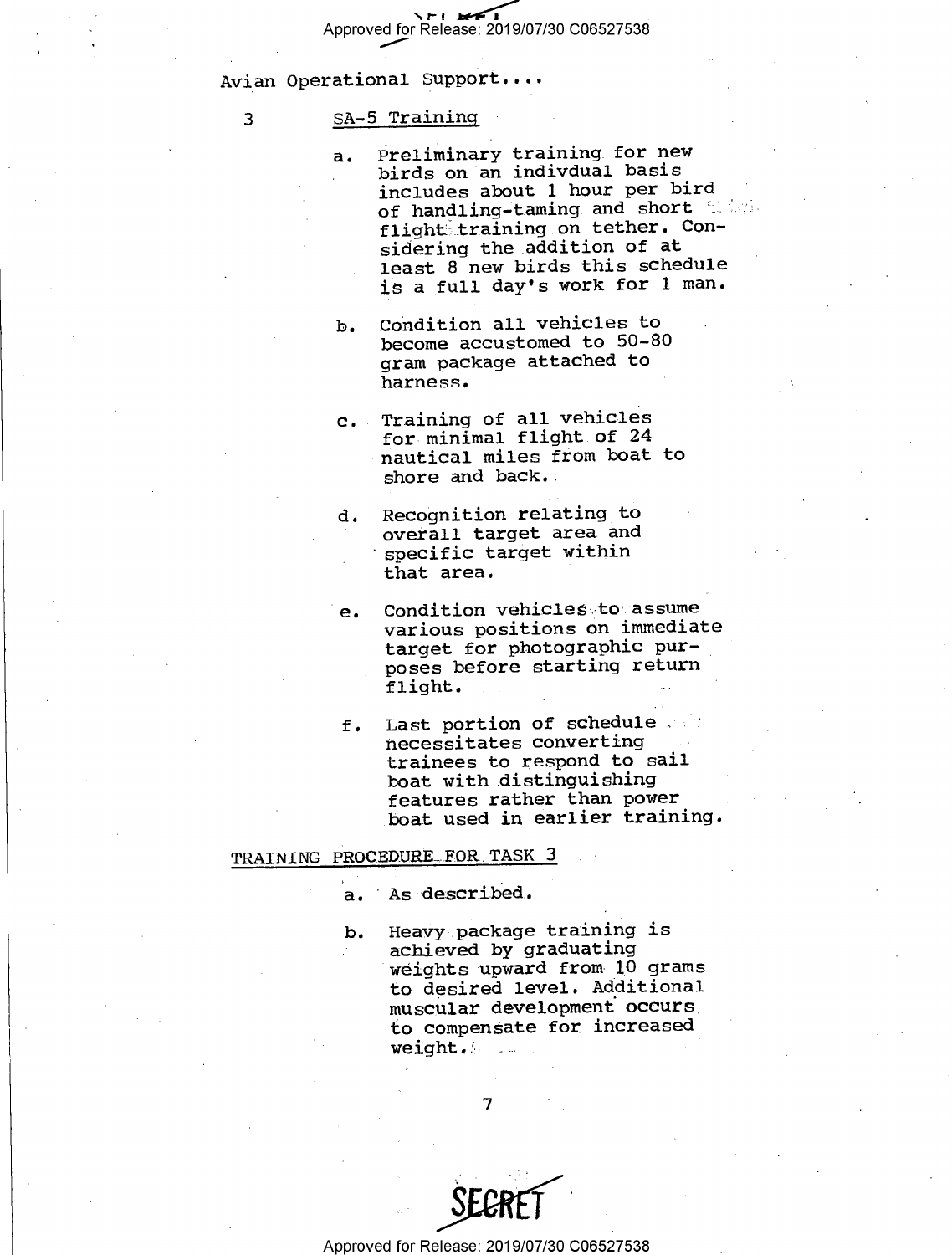c. The vehicle must become so strongly reenforced to the boat that it will start its flight to sea without, we may assume, having visual contact. The distance of the flights start at only a few hundred yards in the beginning and are gradually increased. Under normal conditions the vehicle will be heading into a head wind which will require the greatest output of energy. When the length<br>of flights become longer the vehicle learns to reach for higher altitudes to conserve strength. As proficiency on both legs of flight is reached the order will be changed from shore to boat to boat to shore and return.

d-A broad semi-open area is sufficient for the initial recognition as bird approaches<br>shore. Specific portion of target could easily be seen for at least 2 miles. It is taken into consideration that target simulation on a<br>large scale may not be prace tical so training has been. predicated on training to a specific portion which is without regard to similarity.

e. Concealed rewards are positioned in various positions on target<br>in unscheduled pattern which<br>causes the bird to move from. point to point in a searching behavior. This concept is proving valid.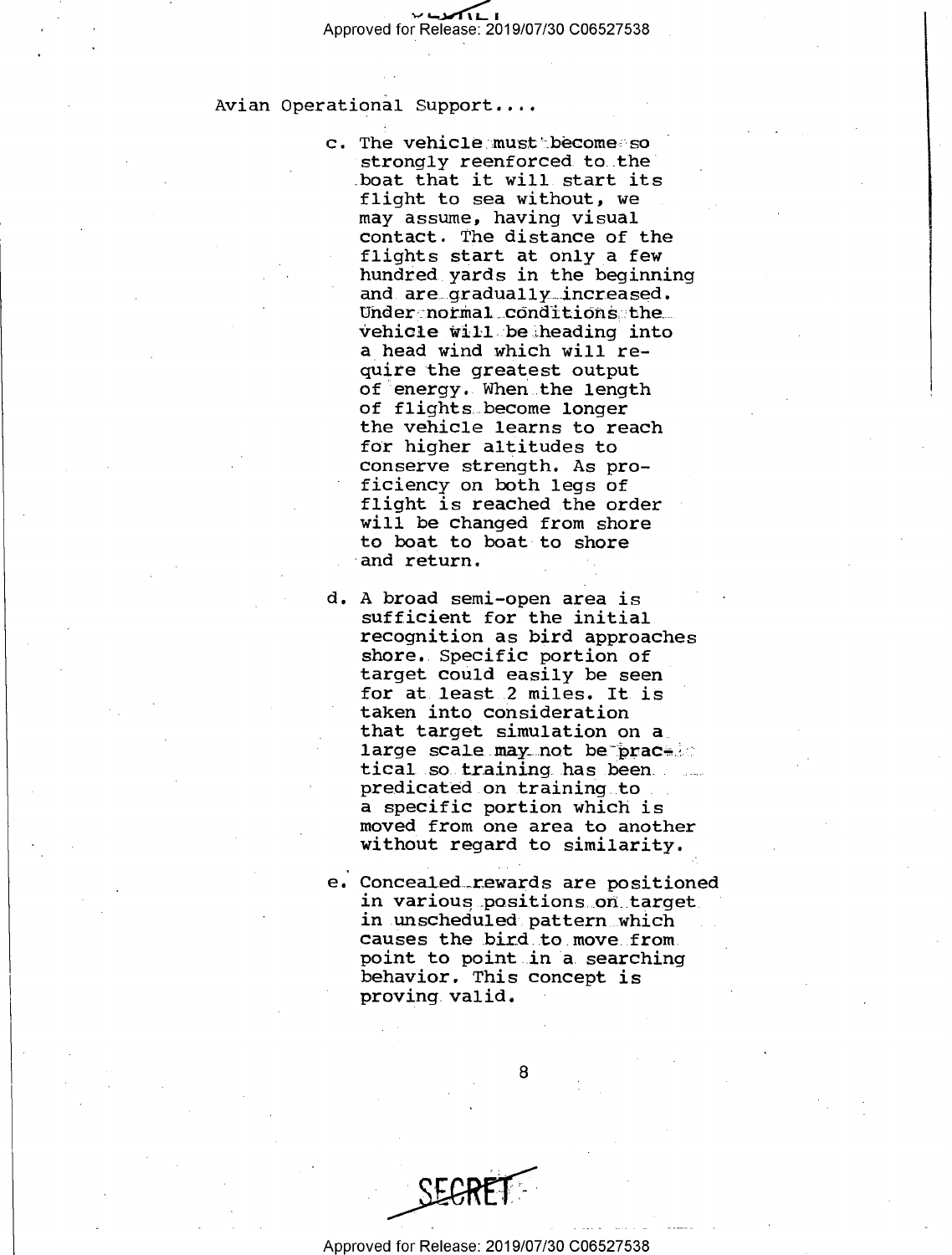$\sim$ Approved for Release: 2019/07/30 C06527538

## Avian Operational Support...-

f. Stimulus transference from power boat to sail boat will require approximately 3 weeks. This estimate is based on the difficulty of removing, from the bird's point of view, the frightening appeaance of the sails.

## Overfly Operation

4

- a. Refine present methods of handling procedure to correct problems in bird transportation. Recent excercises were not satisfactory due to putting bird on work call shortly after a 400 mile car trip. When operation was attempted bird was listless and without appetite. After 1 day's rest.it was back to normal. Stange\_territory was not a factor since formers. training had.included many short trips to strange areas where performance was satisfactory.
	- b. Further refinement suggests training bird to fly inside simulated luggage rack on moving car or truck.
	- c. Using falcons for this scenario would increase considerably its options for usage. The falson's flight is a direct one and it has very little\_depend< ence on wind conditions. The time element would be much shorter thus reducing the risk factor.

 $\mathbf{Q}$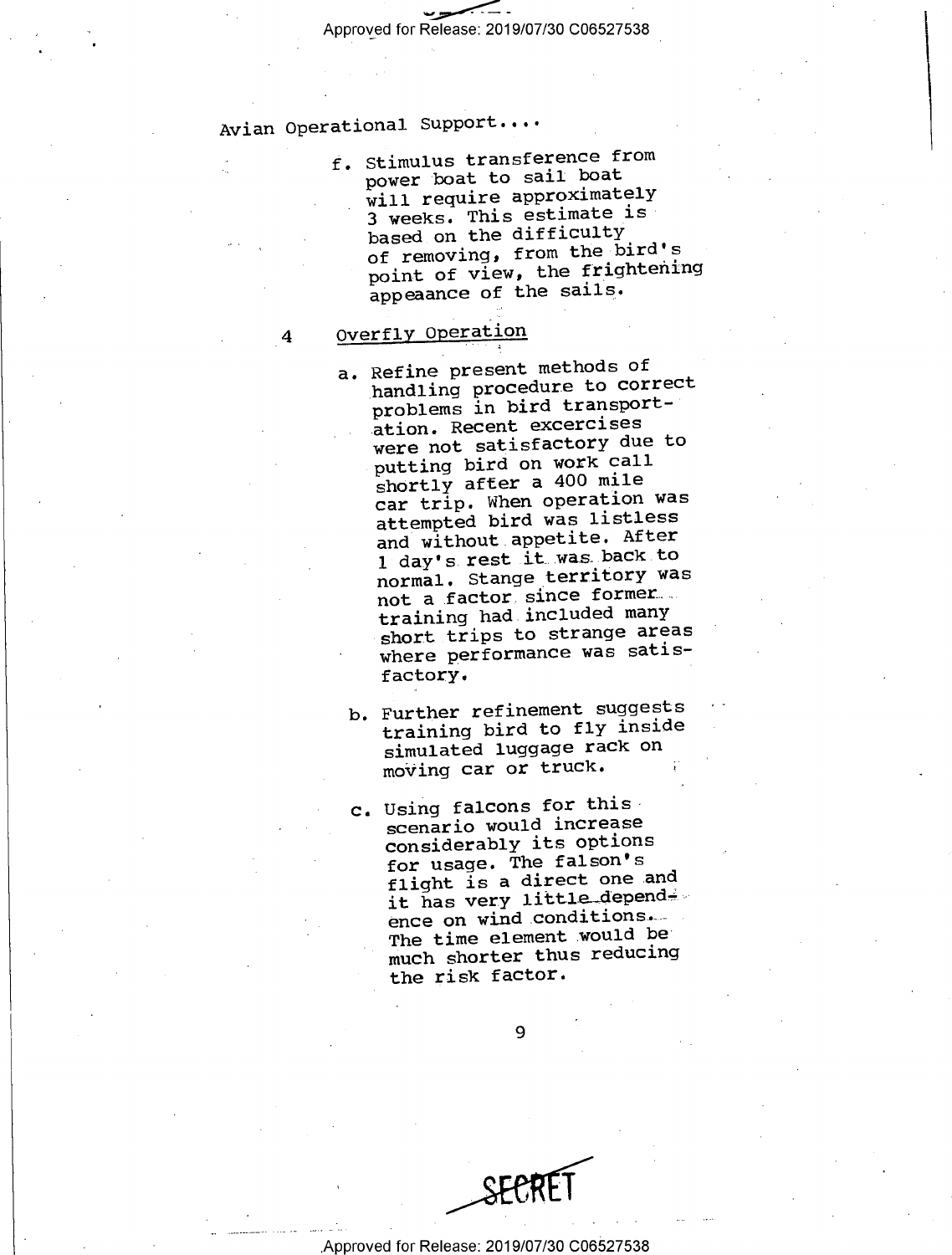5

## Package Orientation

- a. Experimental efforts have been made in orientation using a simulated compass to establish feasibility so this task would,<br>in part, deal with acquiring<br>in this table share to feasibility so this task would, a compass with stable characteristics needed for training. A cockatoo was used in the experiment and it was able to reliab orient the.simulated comp lY ass by rotating a double layered disc until a red indicator up exactly with a hole in the top disc. No other test b ird has been tried but it is almost certain that a raven, at least, would be capable of the same behavior.<sup>~</sup> on the bottom disC was lined
- b. Package delivery on shorter flights of several hundred feet would be achieved by training the bird to hold it between its upper and lower mandible. On longer distances involving more physical stress it would be necessary the package be attached to a harness for release at destination.
- c. Combining the 2 parts of the above task with the additional schedule of quick location identification is our proposal. It would mean training the bird to deliver to.a new location after a minimal rehearsal time or in response to an audio or visual signal such as a beam of light.

10

 $\sum_{i=1}^{n}$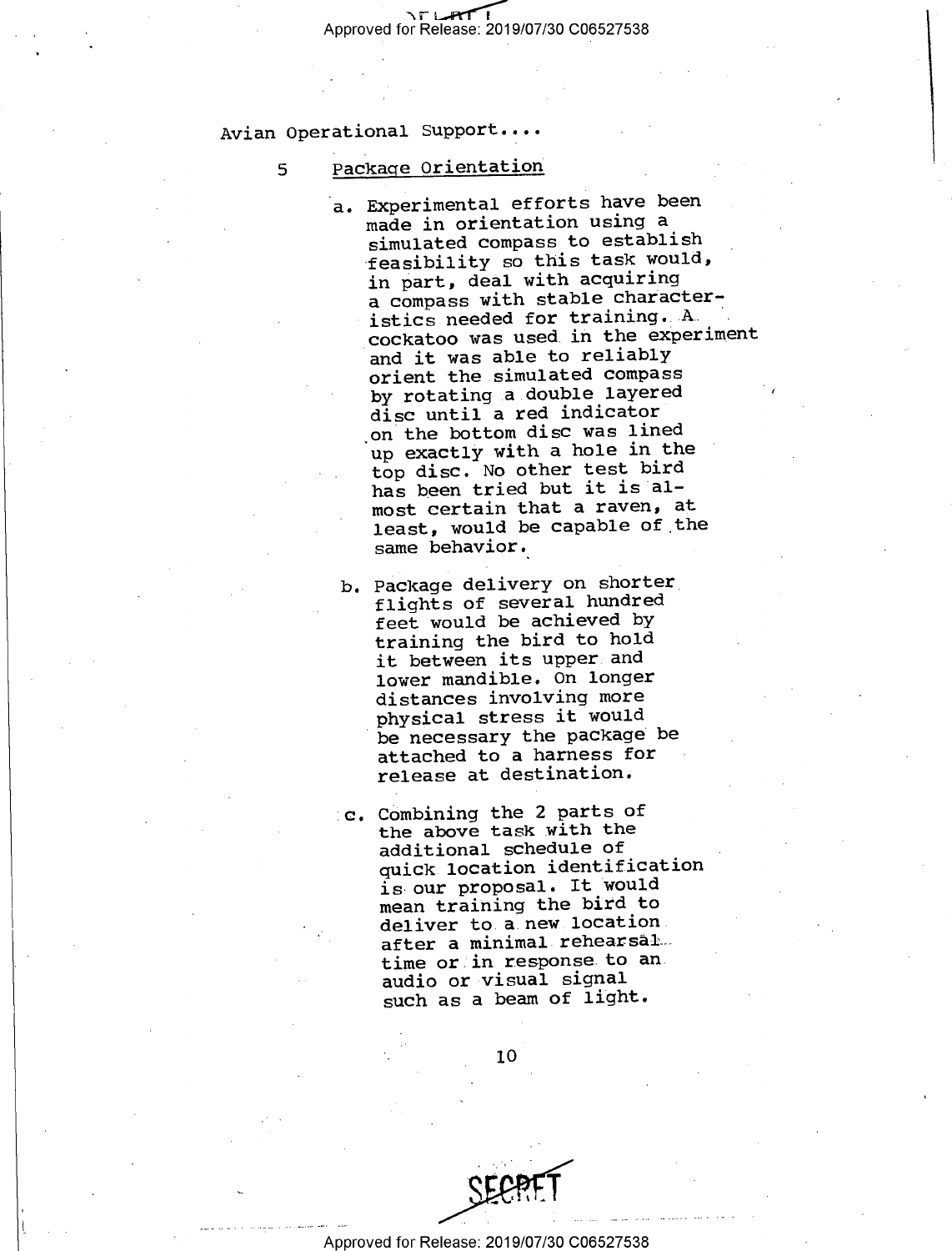$\mathcal{Q}$ 

It is understood that certain modifications  $\texttt{may}$  be required to complete this proposal. This is, therefore,a rough draft so.we look forward to receiving your comments. There has been some film shot with the intention of putting together a sequence for presentation. Time considerations, however, have not allowed us to assemble anyhting as good as what<br>you already have. A picture of the the state of the not allowed us to spoon interest the 1s<br>you already have. A picture of the construction you alleauy have in F-7.<br>enclosed but since it was taken all the construction has been completed. We will also be sending still pictures of the bldgs. at the other site and anything else we think might be of help.

Approved for Release: 2019/07/30 C06527538

11

 $\zeta$ Fl